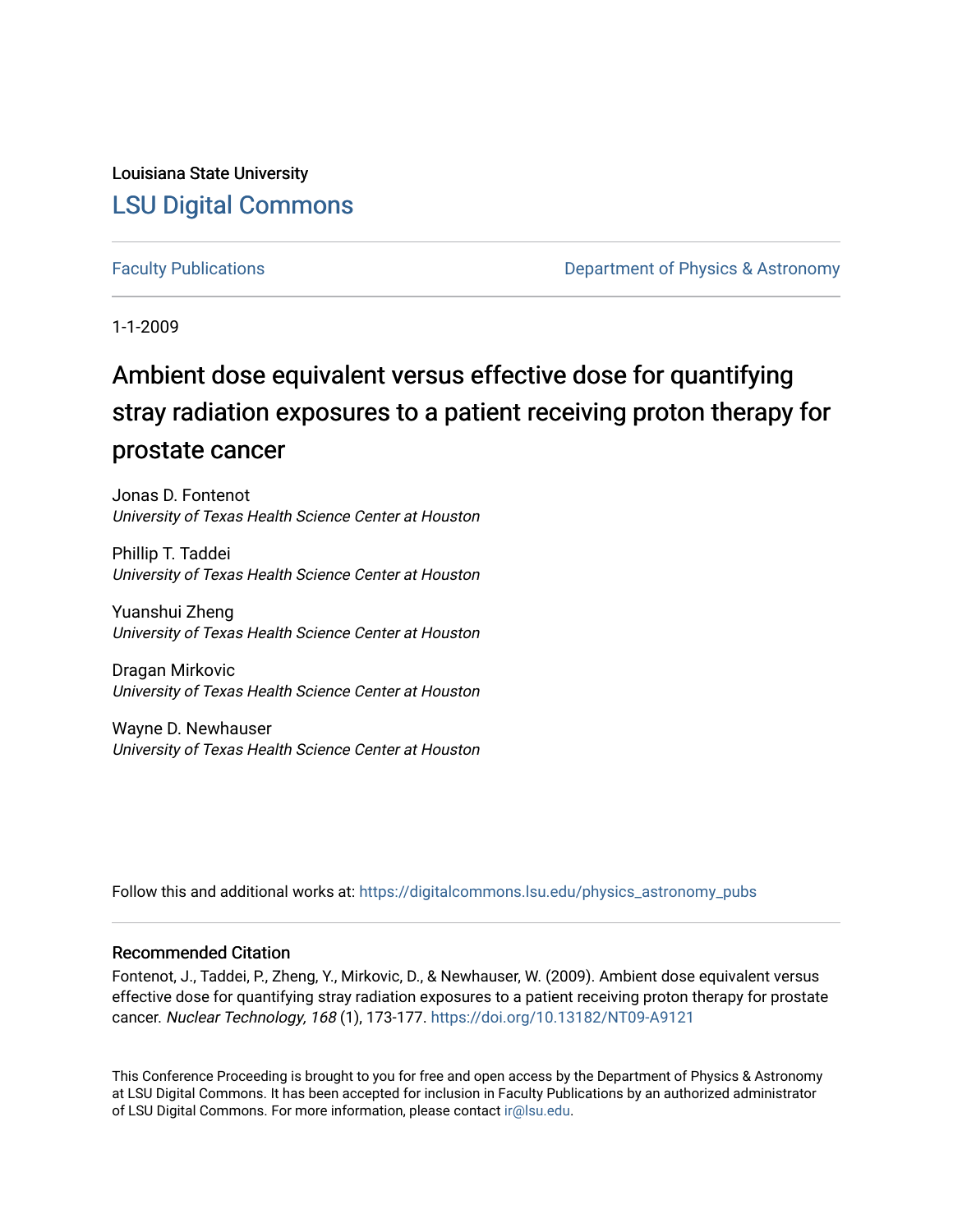

# NIH Public Access

**Author Manuscript**

*Nucl Technol*. Author manuscript; available in PMC 2010 September 14.

Published in final edited form as: *Nucl Technol*. 2009 October 1; 168(1): 173–177.

# **AMBIENT DOSE EQUIVALENT VERSUS EFFECTIVE DOSE FOR QUANTIFYING STRAY RADIATION EXPOSURES TO A PATIENT RECEIVING PROTON THERAPY FOR PROSTATE CANCER**

**Jonas D. Fontenot**, **Phillip Taddei**, **Yuanshui Zheng**, **Dragan Mirkovic**, and **Wayne D. Newhauser**\*

The University of Texas M. D. Anderson Cancer Center, 1515 Holcombe Boulevard Unit 94, Houston, Texas 77030

# **Abstract**

The purpose of this study was to evaluate the suitability of the quantity ambient dose equivalent  $H^*$ (10) as a conservative estimate of effective dose E for estimating stray radiation exposures to patients receiving passively scattered proton radiotherapy for cancer of the prostate.  $H^*(10)$ , which is determined from fluence free-in-air, is potentially useful because it is simpler to measure or calculate because it avoids the complexities associated with phantoms or patient anatomy. However, the suitability of H\*(10) as a surrogate for E has not been demonstrated for exposures to high-energy neutrons emanating from radiation treatments with proton beams. The suitability was tested by calculating  $H^*(10)$  and E for a proton treatment using a Monte Carlo model of a double-scattering treatment machine and a computerized anthropomorphic phantom. The calculated E for the simulated treatment was 5.5 mSv/Gy, while the calculated H\*(10) at the isocenter was 10 mSv/Gy. A sensitivity analysis revealed that  $H^*(10)$  conservatively estimated E for the interval of treatment parameters common in proton therapy for prostate cancer. However, sensitivity analysis of a broader interval of parameters suggested that  $H^*(10)$  may underestimate E for treatments of other sites, particularly those that require large field sizes. Simulations revealed that while E was predominated by neutrons generated in the nozzle, neutrons produced in the patient contributed up to 40% to dose equivalent in near-field organs.

#### **Keywords**

proton therapy; stray radiation; radiation protection

# **I. INTRODUCTION**

Approximately one in six men will develop prostate cancer during their lifetimes. Fortunately, there are many proven options available for the treatment of prostate disease, including radiation therapy. Contemporary intensity modulated X-ray therapy (IMXT) for localized prostate cancer provides 10-yr survival rates of ~65 to 70% (Ref. 1). Recent studies have suggested that escalating dose delivered to the clinical target volume (CTV) of prostate patients can significantly improve local tumor control.2 However, this increase in local control comes at the expense of higher doses to healthy tissues, which increases the probability of acute toxicity. A number of recent studies have indicated that external beam radiation therapy using high-energy proton beams can deliver highly conformal doses to the target volume while

<sup>\*</sup>wnewhaus@mdanderson.org.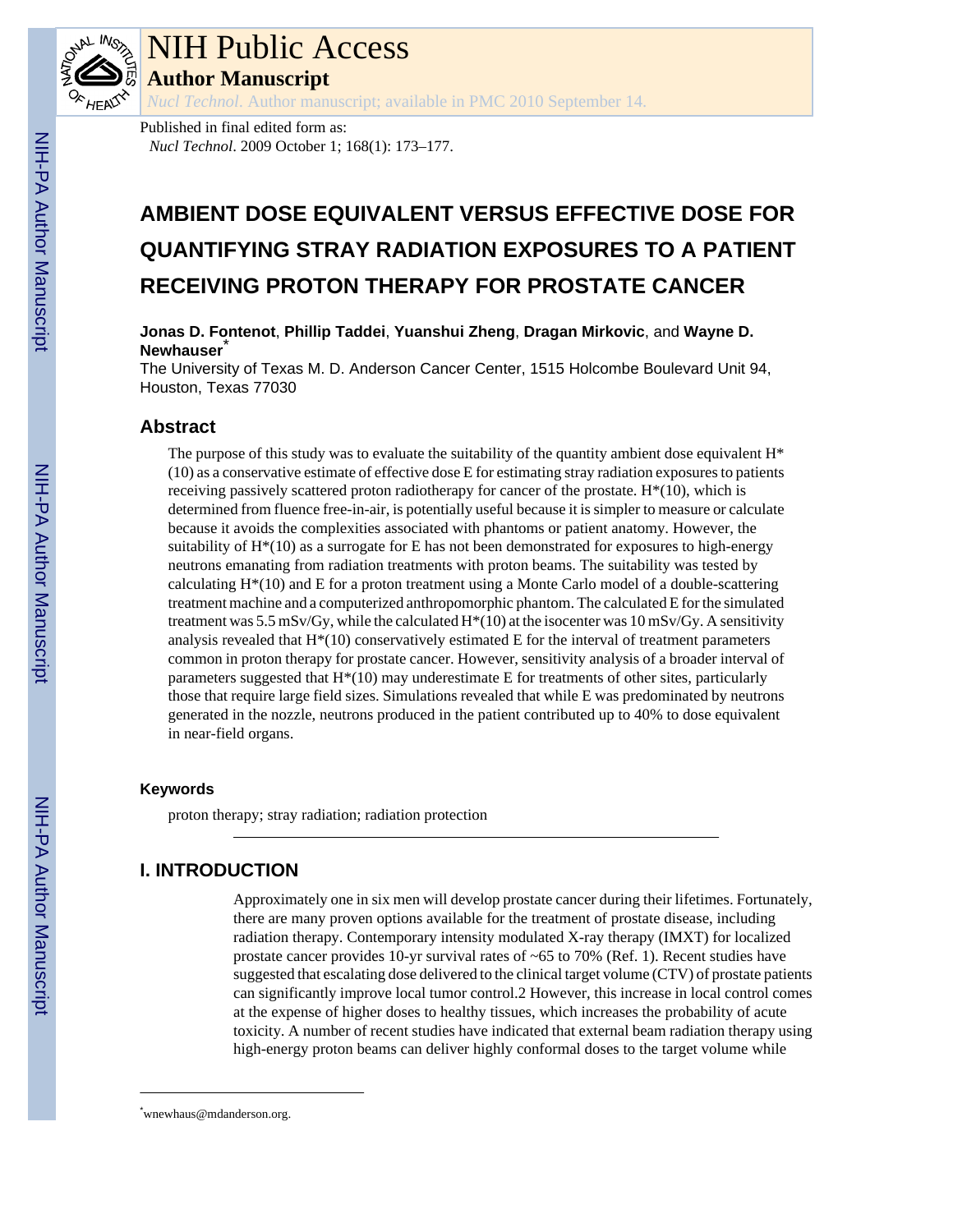reducing the dose delivered to adjacent healthy tissues compared to current IMXT techniques. 3–5

During IMXT of the prostate, healthy tissues adjacent to the target are exposed to radiation from the primary beam that has been scattered within the patient, while tissues farther from the field are exposed to leakage radiation from the accelerator head. As a result, long-term survivors of prostate radiotherapy face a small, but statistically significant, lifetime risk of developing a radiation-induced second cancer resulting from the dose delivered to healthy tissue outside the target volume.6 One theoretical benefit from proton therapy is that a reduction in primary dose exposures to adjacent normal tissues can reduce the incidence of radiationinduced second cancers. However, available data suggest that risks from leakage radiation, particularly from high-energy neutrons, after proton therapy may be considerably higher than after IMXT (Ref. 7). The literature on second cancer risks following IMXT and proton therapy is sparse, disparate, and controversial; this may be a consequence of the different dosimetric quantities that have been reported.

In radiation protection, the quantity effective dose *E* is used to assess the risk to persons exposed to different forms of radiation. Calculation of *E* is based on tissue-weighting factors from the International Commission on Radiological Protection (ICRP) and equivalent dose (*HT*) delivered to various organs and tissues. In some situations it is impractical to measure equivalent doses; in such cases the ICRP recommends the use of the operation quantity of ambient dose equivalent *H\*(10)* to provide a conservative estimate of *E*. *H\*(10)* is determined from a measurement or calculation of neutron fluence in air. The fluence combined with fluence–to–dose-equivalent coefficients provided by the ICRP are then used to calculate *H\* (10)*. Although these concepts are intended for use of radiological protection, they have also been adopted for use in medical irradiations. Numerous studies have utilized the in-air approach to characterize stray neutron doses from proton radiotherapy.<sup>8</sup> , 9 However, *H\*(10)* was defined for persons exposed to uniform radiation fields incident on the whole body. For radiotherapy patients, who are exposed to highly nonuniform radiation fields, the suitability of  $H^*(10)$  as a conservative estimate of *E* is unknown.

The aim of this study was to examine the suitability of *H\*(10)* to conservatively estimate *E* from stray radiation in patients receiving passively scattered proton radiotherapy for prostate cancer. Using Monte Carlo methods, calculations of effective dose in an anthropomorphic phantom were compared to calculations of ambient dose equivalent based on fluence spectra in air.

# **II. METHODS AND MATERIALS**

#### **II.A. Typical Treatment Parameters**

A prostate treatment for a typical patient was simulated using an MCNPX-based Monte Carlo model of a double-scattering proton therapy unit. The accuracy and suitability of the MCNPX code for proton therapy applications was previously established.10–12 The treatment plan was designed to deliver the treatment using the passive-scattering beam line at the Proton Therapy Center–Houston and utilized a two-field, lateral, parallel-opposed field orientation.13 Patientspecific machine settings (e.g., beam range, modulation, snout position, and range shifter setting) and hardware (e.g., aperture and range compensator) were extracted from the patient's treatment plan and imported into the Monte Carlo model (see Fig. 1). The required beam range for the selected patient was 24.7 cm in water, which necessitated a proton beam energy of 250 MeV from the synchrotron and  $\sim$ 4 cm of water-equivalent range shifter material, along with a required Bragg peak width of 9.0 cm.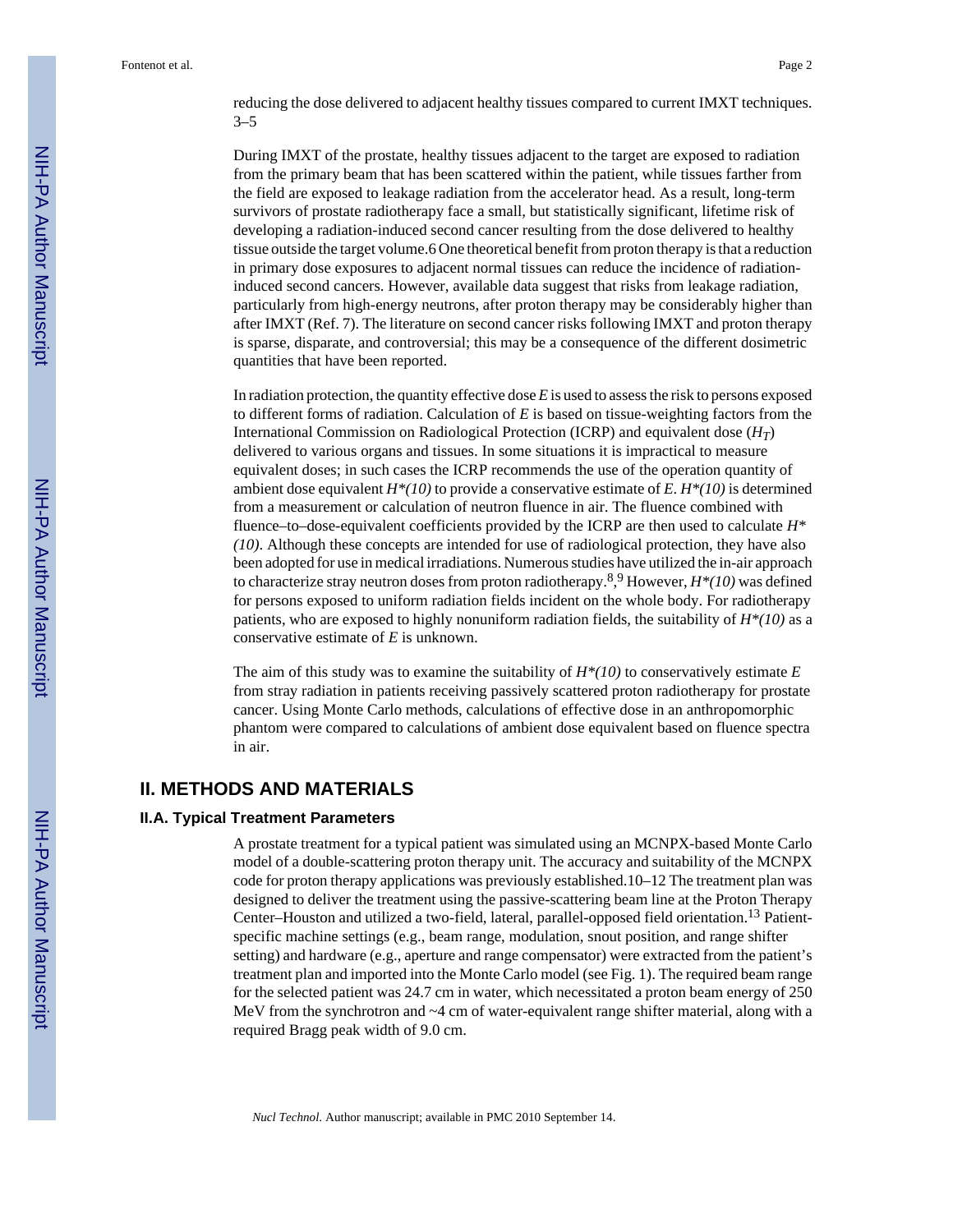#### **II.B. Sensitivity to Changes in Field Parameters**

We also varied several major treatment parameters to test the sensitivity of *E* and *H\*(10)* to changes in those parameters. Holding other parameters from the typical treatment fixed, the proton energy incident upon the vacuum window was varied from 200 to 250 MeV. Similarly, the modulation width was varied from 1 to 13 cm, the field size was varied from  $0 \times 0$  cm (closed aperture) to  $15 \times 15$  cm, and the snout position (which determines the air gap, or distance between the range compensator and the patient surface) was varied from 48 cm (large air gap) to 30 cm (small air gap).

#### **II.C. Calculation of Effective Dose**

The effective dose from stray radiation *E* was determined for a typical prostate treatment using an anatomically realistic, stylized male phantom. We previously described the determination of effective dose in such a phantom for a typical proton treatment for prostate cancer. 14 The value of *E* was calculated as

$$
E = \sum_{T} H_{T} \times w_{T}, \tag{1}
$$

where tissue-weighting factors  $w_T$  were taken from ICRP Publication 60 (Ref. 15). Equivalent doses from stray radiation (neutrons and photons) in sensitive tissues  $H_T$  were calculated according to

$$
H_{T} = \sum_{R} D_{T,R} \times w_{R}, \qquad (2)
$$

where

 $D_{T,R}$  = absorbed dose from radiation *R* 

 $w_R$  = radiation weighting factor.

Values of  $w_R$  were calculated using the spectral fluence incident upon each organ according to values provided in ICRP Publication 92 (Ref. 16). The sensitive tissues examined in this work were the lungs, stomach, liver, colon, esophagus, thyroid, bladder, rectum, breast, gonads, brain, and remainder. Values of *E* were reported per gray of therapeutic absorbed dose at the isocenter, i.e., the location of the center of the prostate gland.

#### **II.D. Calculation of Ambient Dose Equivalent**

Under the same treatment parameters, ambient dose equivalent from stray radiation *H\*(10)* was calculated using methods described by Zheng et al.<sup>9</sup> Neutron spectral fluence Φ(*E*) was tallied in a 1-cm-radius air-filled sphere located at the isocenter. *H\*(10)* was then calculated as the product of  $\Phi(E)$ , and the appropriate fluence–to–ambient-dose-equivalent conversion coefficient  $h_{\Phi}(E)$  was calculated from ICRP Publication 74 (Ref. 17). Thus, the spectral ambient dose equivalent was calculated using

$$
H^*(10)(E_i)=h_{\Phi}(E_i)\Phi(E_i),\tag{3}
$$

where  $E_i$  is the mean neutron energy of the  $i'$  th neutron bin. Then, the total ambient dose equivalent was calculated as

*Nucl Technol*. Author manuscript; available in PMC 2010 September 14.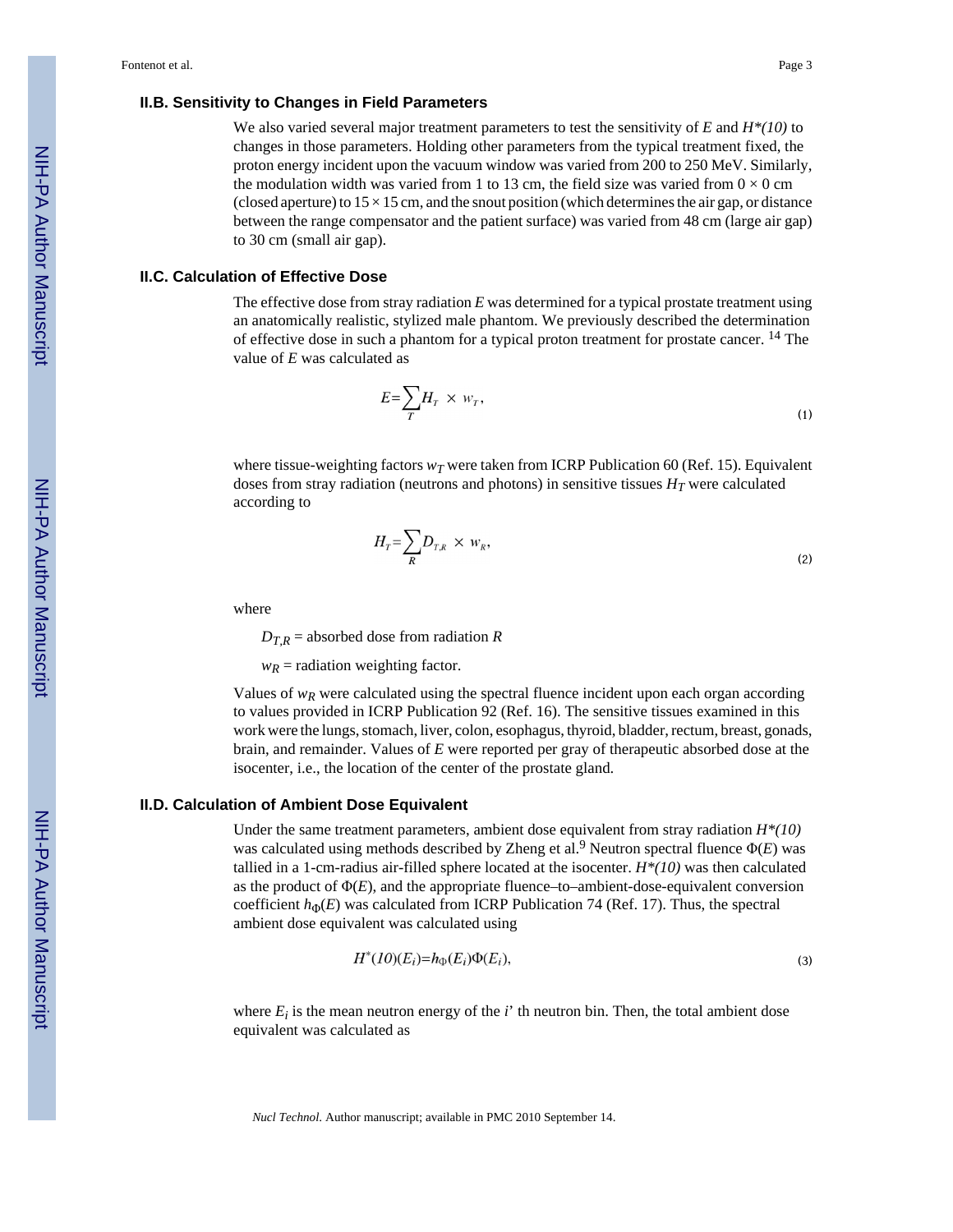(4)

NIH-PA Author Manuscript NIH-PA Author Manuscript  $H^*(IO) = \sum_{i=1}^{n} H^*(IO)(E_i) \Delta E_i,$ 

where

 $n =$  total number of neutron energy bins

 $\Delta E_i$  = neutron energy width of bin *i*.

## **III. RESULTS**

*H\*(10)* conservatively estimated *E* over the interval of treatment parameters common in proton therapy for prostate cancer. The calculated value of  $E$  for the typical treatment was  $5.5$  mSv/ Gy, while the calculated *H\*(10)* was 10 mSv/Gy. Figure 2 shows the sensitivity of the values of *E* and *H\*(10)* to changes in treatment parameters. As the incident beam energy increased from 225 to 250 MeV, both *E* and  $H^*(10)$  increased by ~30%. As the modulation width increased from 8 to 12 cm, both *E* and  $H^*(10)$  increased by ~10%. As the snout position was changed from 30 cm (closest to the patient) to 48 cm (farthest from the patient), *E* decreased by 13%, while  $H^*(10)$  decreased by 20%. As field size increased from  $5 \times 5$  cm to  $10 \times 10$  cm, *E* increased by 25%, while *H\*(10)* decreased by 10%, though *H\*(10)* was still conservative with respect to  $E$  for the 10- $\times$  10-cm field size.

*H\*(10)* did not conservatively estimate *E* for a larger interval of treatment parameters. As the incident beam energy increased from 200 to 250 MeV, both *E* and *H\*(10)* increased by a factor of 2. As the modulation width increased from 1 to 13 cm, *E* increased by 75%, while *H\*(10)* increased by 66%. As the snout position was changed from 30 cm (closest to the patient) to 48 cm (farthest from the patient), *E* decreased by 18%, while *H\*(10)* decreased by 44%. As the field size increased from  $0 \times 0$  cm to  $15 \times 15$  cm, *E* increased by a factor of  $>2$ , while  $H^*$ *(10)* decreased by 31%. *H\*(10)* actually began to underestimate *E* when the field size exceeded  $15 \times 15$  cm.

Outside the treatment field,  $H_T$  was predominated by secondary neutrons, which accounted for nearly 90% of all secondary  $H_T$  values. Secondary photons accounted for ~10% of total secondary  $H_T$ , independent of location within the patient. Equivalent dose  $H_T$  was highest in organs nearest the target volume (i.e., the prostate). Figure 3 shows  $H_T$  for selected organs. Virtually all neutrons observed far out of the therapeutic proton treatment field emanated from the treatment nozzle. As proximity to the CTV increased, the relative contribution to  $H_T$  from neutrons generated inside the patient increased, reaching a maximum of ~40% in the rectum. As the CTV (i.e., field size) increased, the contribution of internally created neutrons increased.

# **IV. DISCUSSION**

For the typical prostate case studied in this work and for the interval of treatment parameters relevant for prostate treatment, *H\*(10)* provided a conservative estimate of *E*. However, the sensitivity tests suggest that *H\*(10)* may not be suitable for evaluating stray radiation exposure at other sites. Effective dose *E* was significantly influenced by changes in beam energy, modulation, field size, and snout position.  $H^*(10)$  reflected the sensitivities of E to energy, modulation, and snout position but did not reflect the sensitivity of *E* to changes in field size. Because neutron production in the patient is not taken into account in calculations in air, *H\* (10)* actually began to underestimate *E* when the field size exceeded  $15 \times 15$  cm.

*Nucl Technol*. Author manuscript; available in PMC 2010 September 14.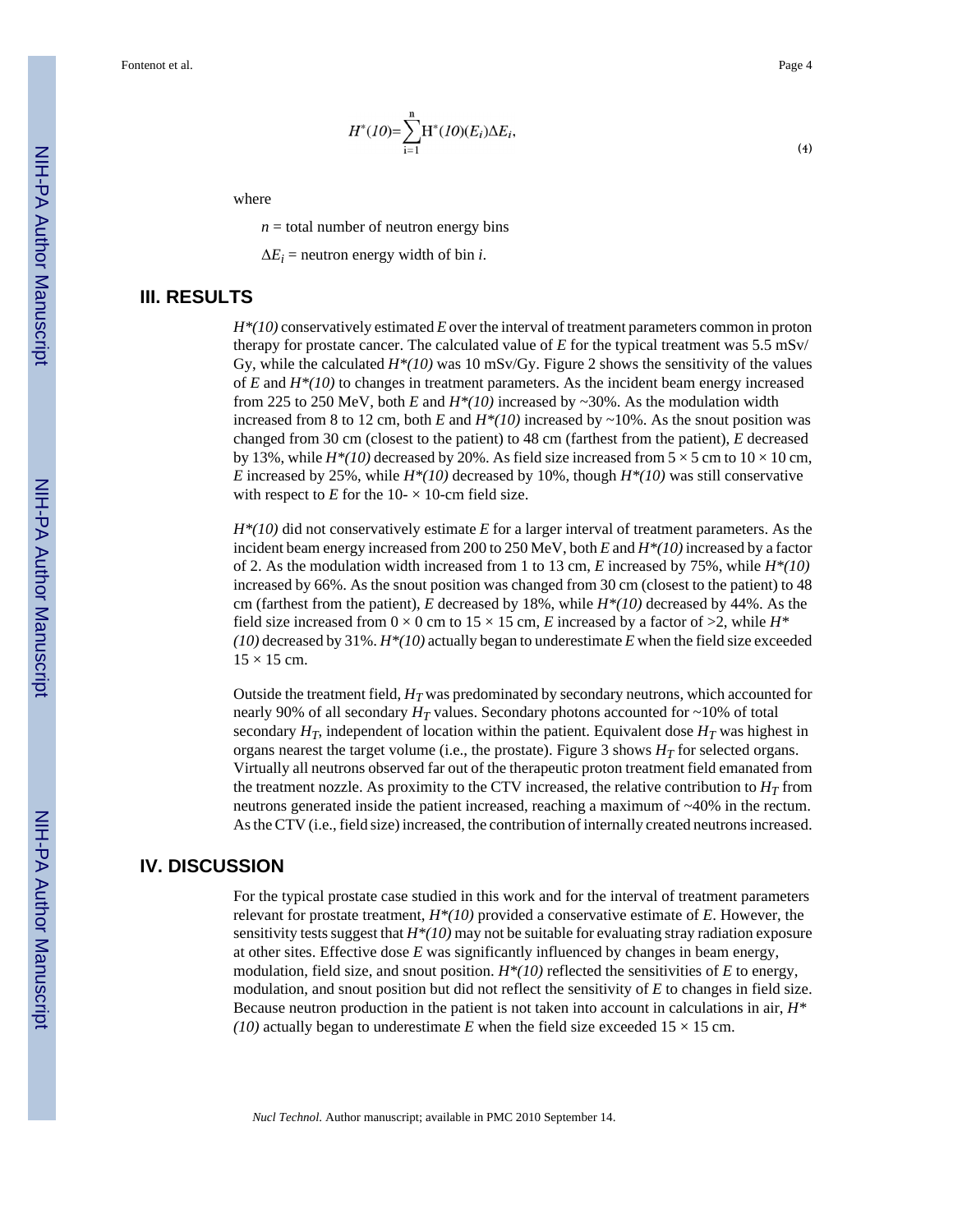In conclusion, the presence of the patient can significantly influence the effective dose *E*. For prostate treatments, *H\*(10)* provided a conservative estimate of *E*; however, these results may not apply for other sites, especially those where large field sizes are required. Therefore, when evaluating stray radiation exposure, one should consider production, scatter, and attenuation in the patient.

### **Acknowledgments**

This work was supported in part by Northern Illinois University through a subcontract of U.S. Department of Defense contract W81XWH-08-1-0205.

# **REFERENCES**

- 1. D'amico AV, et al. J. Clin. Oncol 2003;21(11):2163. [PubMed: 12775742]
- 2. Zietman AL, et al. J. Amer. Med. Assoc 2005;294(10):1233.
- 3. Mock U, et al. Int. J. Radiat. Oncol. Biol. Phys 2004;58(1):147. [PubMed: 14697432]
- 4. Trofimov A, et al. Int. J. Radiat. Oncol. Biol. Phys 2007;69(2):444. [PubMed: 17513063]
- 5. Vargas C, et al. Int. J. Radiat. Oncol. Biol. Phys 2008;70(3):744. [PubMed: 17904306]
- 6. Brenner DJ, et al. Cancer 2000;88(2):398. [PubMed: 10640974]
- 7. Brenner DJ, Hall EJ. Radiother. Oncol 2008;86(2):165. [PubMed: 18192046]
- 8. Yan X, et al. Nucl. Instrum. Methods A 2002;476(1–2):429.
- 9. Zheng Y, et al. Phys. Med. Biol 2007;52(15):4481. [PubMed: 17634645]
- 10. Fontenot J, Newhauser W, Titt U. Radiat. Prot. Dosim 2005;116(1–4):211.
- 11. Herault J, et al. Med. Phys 2005;32(4):910. [PubMed: 15895573]
- 12. Newhauser W, et al. Phys. Med. Biol 2005;50(22):5229. [PubMed: 16264250]
- 13. Slater JD, et al. Int. J. Radiat. Oncol. Biol. Phys 1998;42(2):299. [PubMed: 9788407]
- 14. Fontenot JD, et al. Phys. Med. Biol 2008;53:1677. [PubMed: 18367796]
- 15. 1990 Recommendations of the International Commission on Radiological Protection. Annals of the ICRP; ICRP Publication 60, International Commission on Radiological Protection; Oxford: Pergamon Press; 1991.
- 16. Relative Biological Effectiveness (RBE), Quality Factor (Q), and Radiation Weighting Factor (wF). Annals of the ICRP; ICRP Publication 92, International Commission on Radiological Protection; Oxford: Pergamon Press; 2003.
- 17. Conversion Coefficients for Use in Radiological Protection Against External Radiation. Annals of the ICRP; ICRP Publication 74, International Commission on Radiological Protection; Oxford: Pergamon Press; 1996.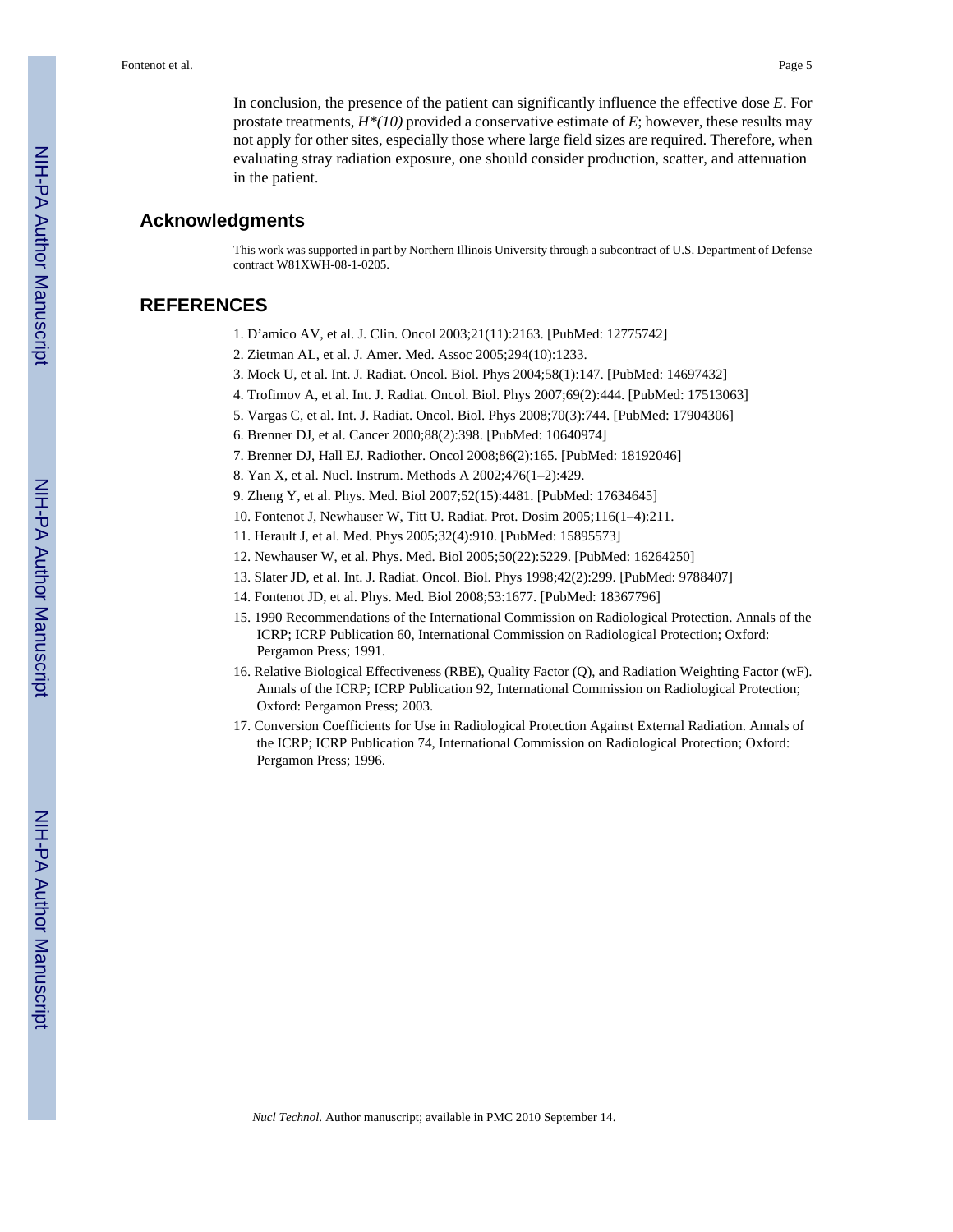

## **Fig. 1.**

Simulated proton fluence (log scale) of prostate treatment using a Monte Carlo model of a double-scattering proton therapy treatment machine. A proton pencil beam (A) enters through a vacuum window and traverses a profile monitor (B). The rotating range modulator wheel (C) and second scatterer (D) spread the beam longitudinally and laterally. Also modeled are the range shifter plates (E), the main and subdose monitors (F) and the snout, which includes the patient-specific aperture (G) and range compensator (H). Absorbed dose from stray radiation was tallied in an anthropomorphic phantom (I).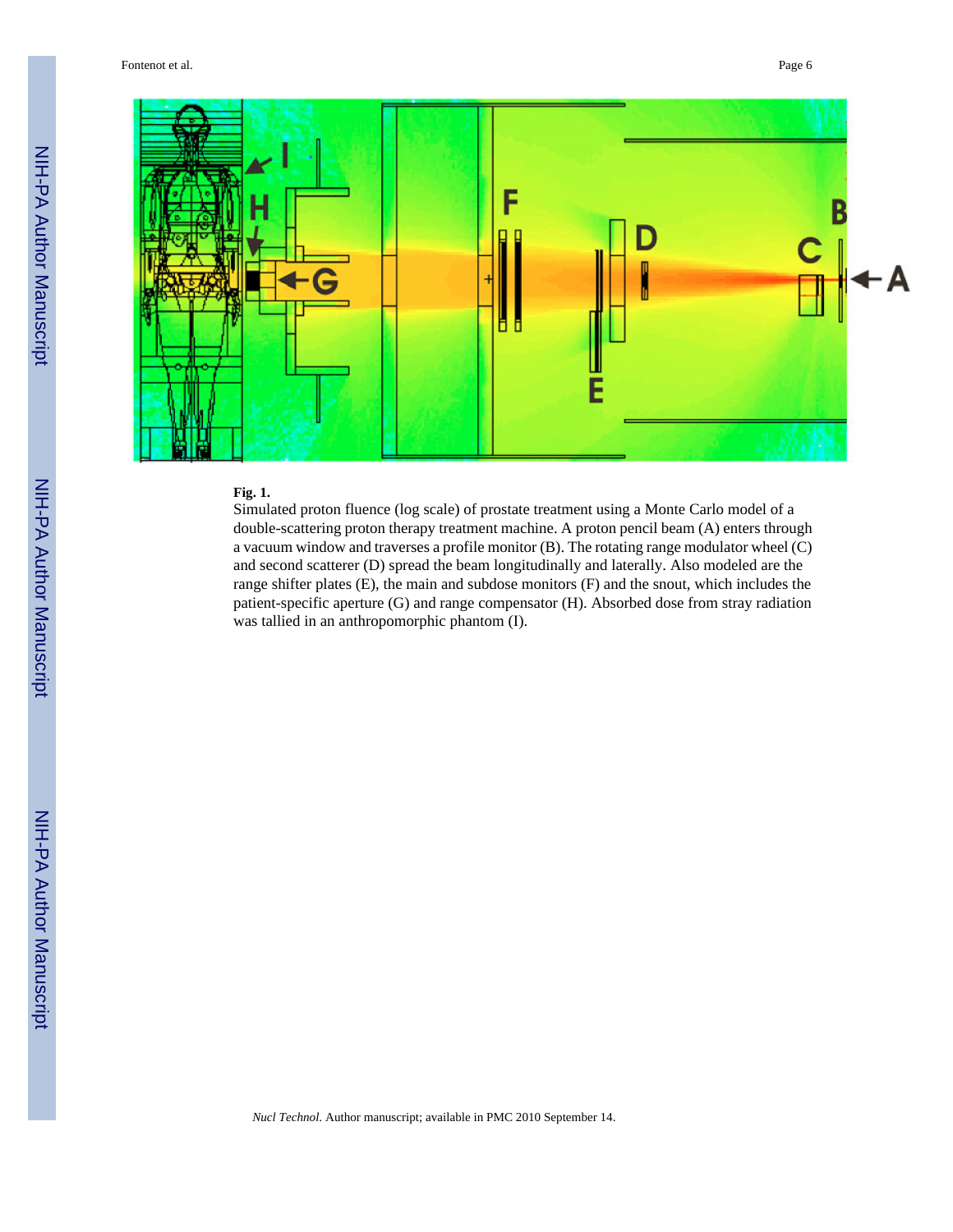

## **Fig. 2.**

Equivalent dose from stray radiation as a function of the treatment parameters studied in this work. Specifically, effective dose in an anthropomorphic phantom and ambient dose equivalent in air were calculated for a prostate treatment as a function of (a) incident beam energy (normalized at 250 MeV), (b) modulation width (normalized at 1 cm), (c) field size (normalized at  $0 \times 0$  cm<sup>2</sup>), and (d) snout position (normalized at 48 cm).